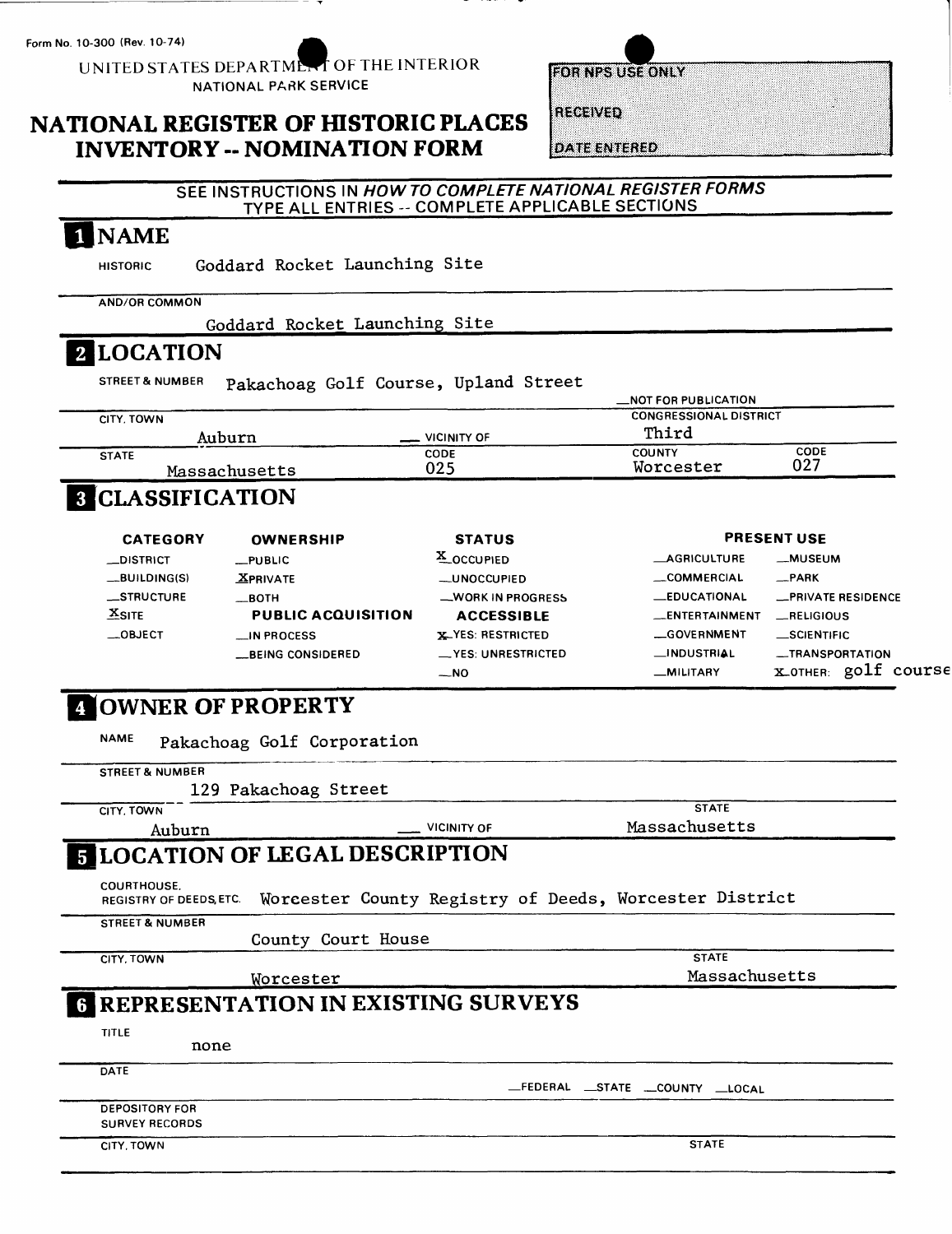

.^.EXCELLENT \_DETERIORATED \_UNALTERED ^.ORIGINAL SITE \_FAIR \_UNEXPOSED

**CONDITION CHECK ONE CHECK ONE**

\_GOOD \_RUINS AALTERED \_MOVED DATE.

DESCRIBETHE PRESENT AND ORIGINAL (IF KNOWN) PHYSICAL APPEARANCE

The site from which Robert H. Goddard launched the first successful liquid-fueled rocket in 1926 was then an open field on the Asa Ward farm, located in rolling hill country near the northeastern boundary of Auburn, Massachusetts. In 1929-31, the farm was convertedto the 54.2-acre Pakachoag Golf Course, a commercial venture still owned and operated by the Ward family. Conversion from farm to golf course has had little impact on the immediate setting of the site; however, the course is now surrounded by suburban residential development.

The launch site itself is located about 1,000 feet southeast of Upland Street (the northwestern boundary of the course), midway between the tee and the green on the ninth fairway. It is marked by a simple granite obelisk approximately four feet high carrying the following inscription: "SITE OF LAUNCHING OF WORLD'S FIRST LIQUID PROPELLANT ROCKET BY DR. ROBERT H. GODDARD - 16 MARCH 1926."

In July, 1960, the American Rocket Society erected a second marker indicating the site of the launch, described as "this significant achievement in the evolution of astronautics." A simple granite rectangle approximately five feet high and two-and-one-half feet wide, it stands just off Upland Street at the northwestern corner of the golf course. Because of regular maintenance of the course the site and both markers are in excellent condition.

(Note: the second marker is not included in the Landmark boundaries for the launch site but does contribute to its interpretation).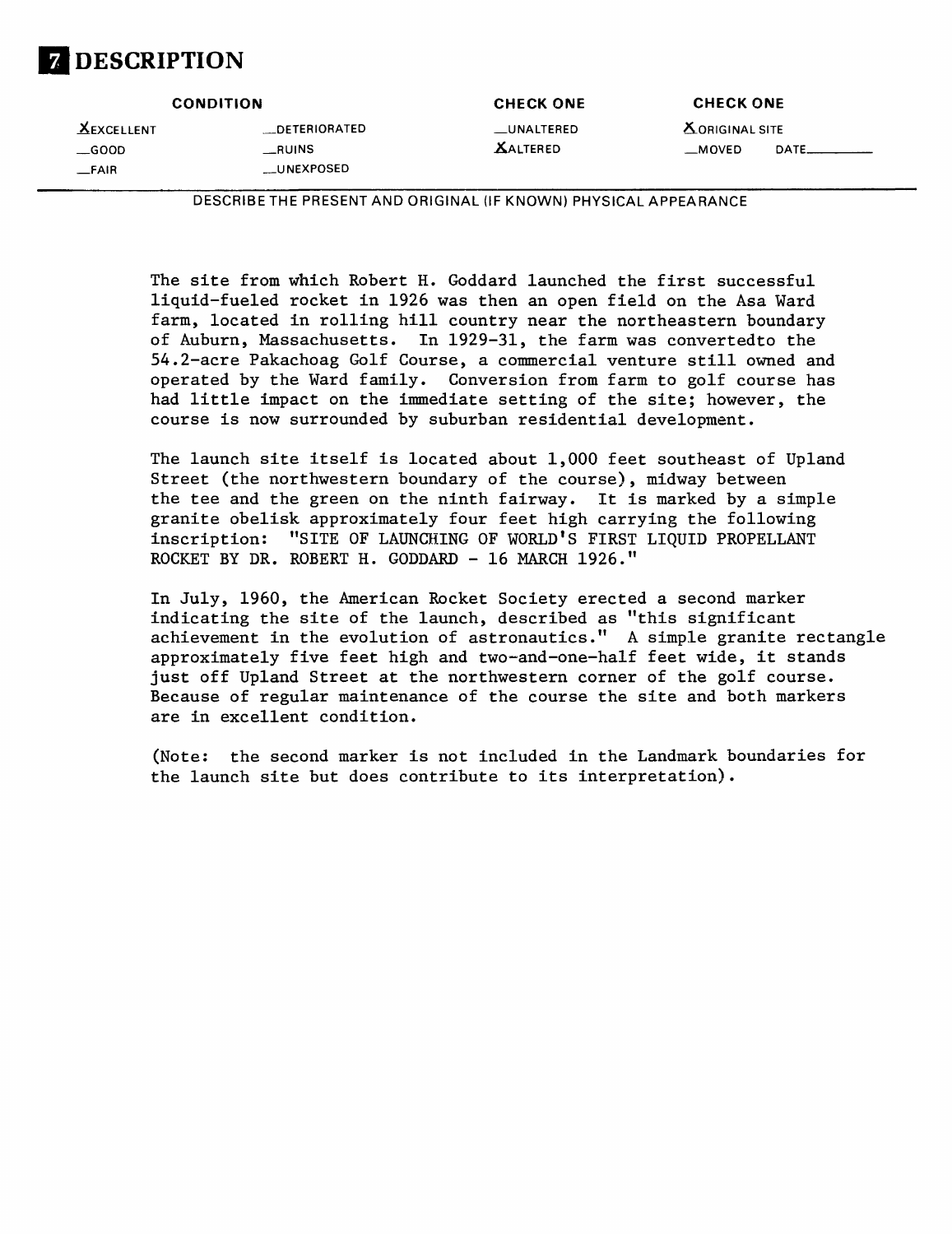# **8 SIGNIFICANCE**



| <b>SPECIFIC DATES</b>                                                                     | 1926                                                                                                       | <b>BUILDER/ARCHITECT</b>                                                                                          | not applicable                                                                                           |                                                                                                  |
|-------------------------------------------------------------------------------------------|------------------------------------------------------------------------------------------------------------|-------------------------------------------------------------------------------------------------------------------|----------------------------------------------------------------------------------------------------------|--------------------------------------------------------------------------------------------------|
| $-1400-1499$<br>$-1500-1599$<br>$-1600-1699$<br>$-1700-1799$<br>$-1800-1899$<br>$X1900 -$ | ARCHEOLOGY-HISTORIC<br><b>AGRICULTURE</b><br>ARCHITECTURE<br>$-ART$<br>$\equiv$ COMMERCE<br>COMMUNICATIONS | CONSERVATION<br>ECONOMICS<br>_EDUCATION<br>ENGINEERING<br>EXPLORATION/SETTLEMENT<br>INDUSTRY<br><b>XINVENTION</b> | $\overline{\phantom{a}}$ LAW<br>LITERATURE<br>_MILITARY<br>__MUSIC<br>_PHILOSOPHY<br>POLITICS/GOVERNMENT | $=$ SCULPTURE<br>_SOCIAL/HUMANITARIAN<br>$\equiv$ THEATER<br>_TRANSPORTATION<br>_OTHER (SPECIFY) |
| PERIOD<br><b>PREHISTORIC</b>                                                              | ARCHEOLOGY-PREHISTORIC                                                                                     | AREAS OF SIGNIFICANCE -- CHECK AND JUSTIFY BELOW<br>COMMUNITY PLANNING                                            | LANDSCAPE ARCHITECTURE                                                                                   | <b>RELIGION</b><br><b>X</b> SCIENCE                                                              |

### SPECIFIC DATES 1926

#### STATEMENT OF SIGNIFICANCE

This National Historic Landmark commemorates the launching of the world's first successful liquid-fueled rocket by Dr. Robert H. Goddard on March 16, 1926, from his outdoor laboratory, an open field on the Asa Ward farm at Auburn, Massachusetts. In 1929-31 the farm was converted to the Pakachoag Golf Course. Goddard's launch site, now marked by a granite obelisk midway between the tee and the green on the ninth fairway, is accessible to the public during regular operating hours of the course.

#### HISTORICAL BACKGROUND

Robert H. Goddard was born in Worcester, Massachusetts, on October 5, 1882. In his youth he was fascinated with the thought that a rocket could be constructed and sent to the moon or even Mars. He pursued his interest in space as a student at Worcester Polytechnic Institute, where he received his B.S. degree in 1908, and at Clark University, Worcester, where he earned his M. A. and Ph. D. degrees. Throughout his undergraduate and graduate work, Goddard filled notebook after notebook with calculations concerning rockets. In 1914 he was granted two U.S. patents which remain basic documents in the field of rocketry. One was for the design of the nozzled combustion chamber (allowing the introduction of liquid fuel into the chamber), the other for the design of a multistage rocket for high altitude flight.

Goddard began actual experimentation with rockets as an honorary fellow and instructor in physics at Clark University (also 1914). At his own expense, he made systematic studies of propulsion and proved both mathematically and in the laboratory that rocket propulsion would function in a vacuum. Reaching the end of his personal financial resources in 1916, he submitted a report on his work to date and on the potential of rockets to the Smithsonian Institution and received a grant of \$5,000 for further research.

Between 1914 and 1917, Goddard was granted seventy patents for rockets and rocket apparatus. During World War I he left Clark University to work on two projects for the U.S. Army Signal Corps: a rocket for long-range bombardment propelled by a solid-fueled engine charged intermittently like a repeating-rifle; and the progenitor of the "bazooka" rocket mortar of World War II. The latter was successfully demonstrated at the Aberdeen Proving Ground in early November 1918. However, the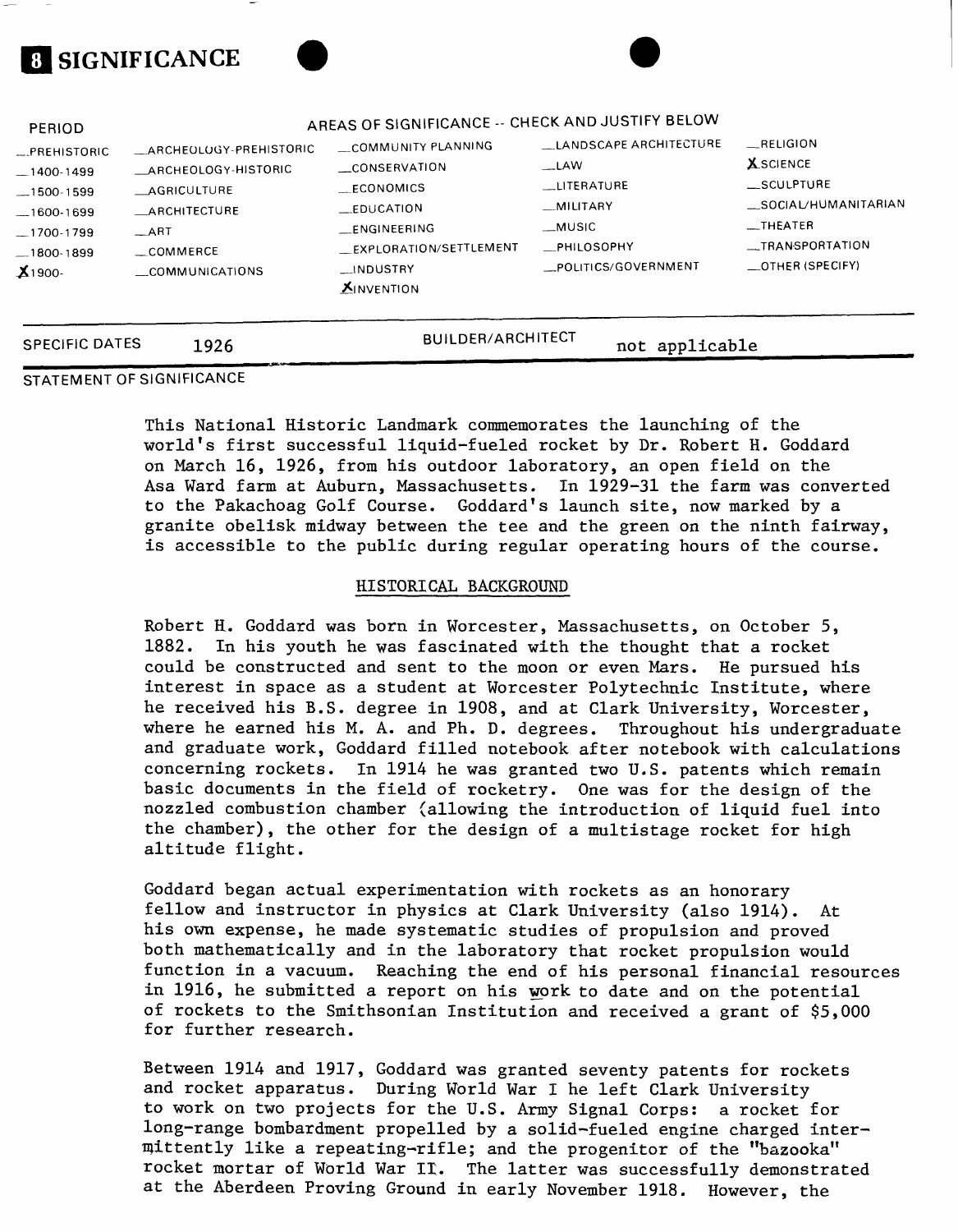## **Q MAJOR BIBLIOGR. PHICAL REFERENCES**

Emme, Eugene M. Aeronautics and Astronautics, An American Chronology of Science and Technology in the Exploration of Space (Washington, B.C., 1960).

Goddard, Esther C. and G. Edward Penray, eds. The Papers of Robert H. Goddard, 3 volumes (New York, 1970).

Lehman, Milton. This High Man: The Life of Robert H. Goddard (New York, 1963).<br>Ley, Willy. Satellites, Rockets and Outer Space (New York, 1963). Satellites, Rockets and Outer Space (New York, 1963).

## **3GEOGRAPHICAL DATA**

**ACREAGE OF NOMINATED PROPERTY U/?p.£'x> \i UTM REFERENCES**



VERBAL BOUNDARY DESCRIPTION The boundaries of the Natlonai Historic Landmark designation for the Goddard Rocket Launching Site are defined by a circle with a radiu of 200 feet, centered on the granite obelisk marking the launch site, thus covering the range of the March 16, 1926 rocket flight.

|                                                                                                                                                                                                                                                                                                                                                               |                                              |                        | LIST ALL STATES AND COUNTIES FOR PROPERTIES OVERLAPPING STATE OR COUNTY BOUNDARIES |      |
|---------------------------------------------------------------------------------------------------------------------------------------------------------------------------------------------------------------------------------------------------------------------------------------------------------------------------------------------------------------|----------------------------------------------|------------------------|------------------------------------------------------------------------------------|------|
| <b>STATE</b>                                                                                                                                                                                                                                                                                                                                                  | CODE                                         | <b>COUNTY</b>          |                                                                                    | CODE |
| <b>STATE</b>                                                                                                                                                                                                                                                                                                                                                  | CODE                                         | <b>COUNTY</b>          |                                                                                    | CODE |
| <b>II FORM PREPARED BY</b><br><b>NAME / TITLE</b>                                                                                                                                                                                                                                                                                                             |                                              |                        | Polly M. Rettig, Historian, Landmark Review Project; original form                 |      |
|                                                                                                                                                                                                                                                                                                                                                               |                                              |                        | prepared by Horace J. Sheely and S. Sydney Bradford, Historians, 8-18-66           |      |
| <b>ORGANIZATION</b><br><b>STREET &amp; NUMBER</b>                                                                                                                                                                                                                                                                                                             | Historic Sites Survey, National Park Service |                        | 5/19/75<br><b>TELEPHONE</b>                                                        |      |
| 1100 L. Street, N.W.                                                                                                                                                                                                                                                                                                                                          |                                              |                        | 202-523-5464                                                                       |      |
| <b>CITY OR TOWN</b><br>Washington                                                                                                                                                                                                                                                                                                                             |                                              |                        | <b>STATE</b><br>D.C.                                                               |      |
| NATIONAL <sub>___</sub><br>As the designated State Historic Preservation Officer for the National Historic Preservation Act of 1966 (Public Law 89-665). I<br>hereby nominate this property for inclusion in the National Register and certify that it has been evaluated according to the<br>criteria and procedures set forth by the National Park Service. |                                              | STATE                  | LOCAL<br>Landmark                                                                  |      |
| FEDERAL REPRESENTATIVE SIGNATURE                                                                                                                                                                                                                                                                                                                              |                                              |                        | Designated:                                                                        |      |
| <b>TITLE</b>                                                                                                                                                                                                                                                                                                                                                  |                                              |                        | DATE Boundary Con                                                                  |      |
| <b>FOR NPS USE ONLY</b><br>THEREBY CERTIFY THAT THIS PROPERTY IS INCLUDED IN THE NATIONAL REGISTER                                                                                                                                                                                                                                                            |                                              |                        | DATE Arch. Harve                                                                   |      |
|                                                                                                                                                                                                                                                                                                                                                               |                                              |                        |                                                                                    |      |
| <b>DIRECTOR, OFFICE OF ARC</b><br><b>ATTEST:</b>                                                                                                                                                                                                                                                                                                              | KOLOGYAKE                                    | <b>LA PRESERVATION</b> | DATE $\text{Born}$ $\text{Cay}$ $\lambda$ $\lambda$                                |      |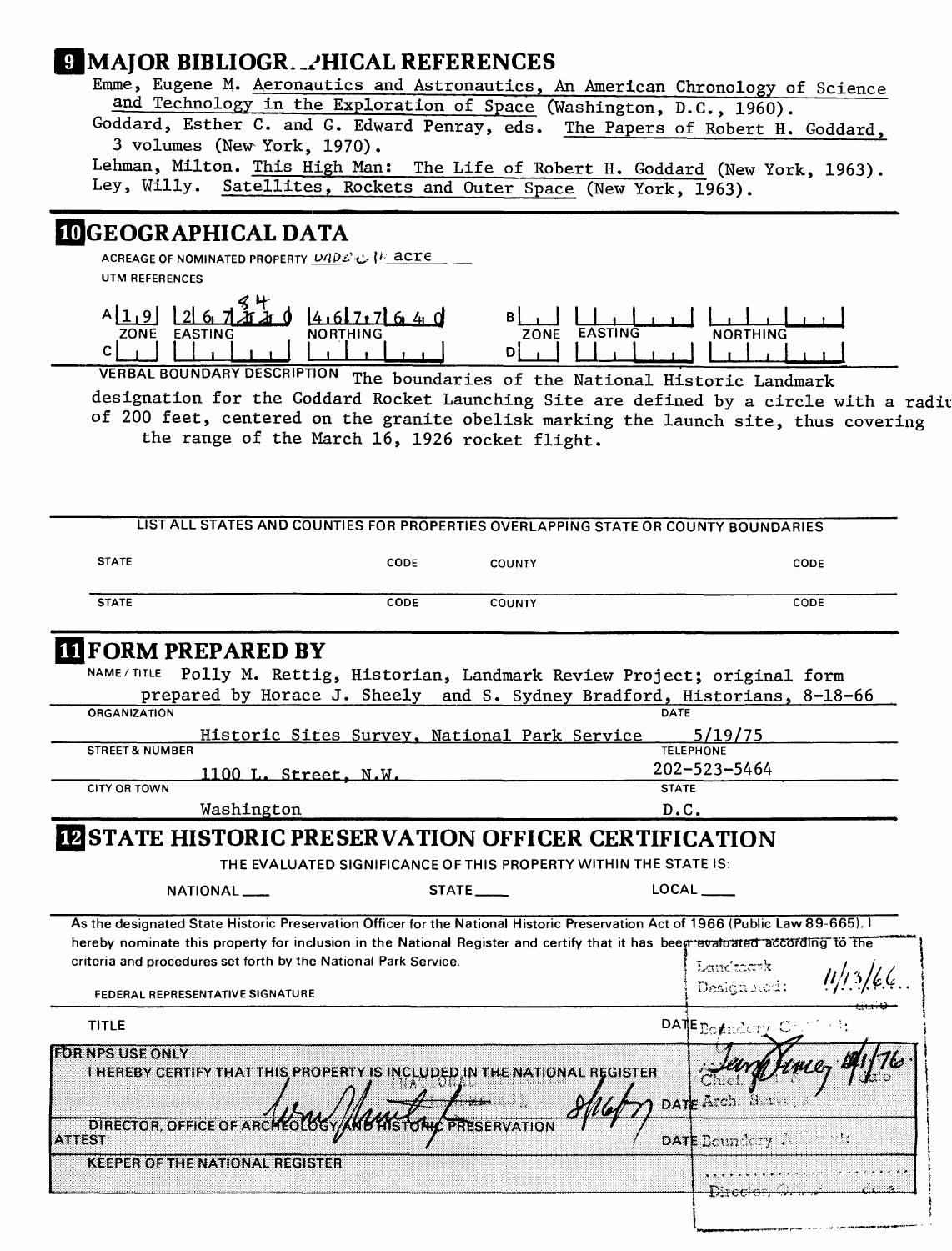UNITED STATES DEPARTMENT OF THE INTERIOR NATIONAL PARK SERVICE

| OR NPS USE ONLY | <b>START</b><br>ALC: U | <b>STAR</b><br>All A<br><b>COLLEGE</b> |
|-----------------|------------------------|----------------------------------------|
| RECEIVED        |                        | 80                                     |
|                 |                        | $\sim$                                 |

## **NATIONAL REGISTER OF HISTORIC PLACES INVENTORY - NOMINATION FORM**

**DATE ENTERED** 

**CONTINUATION SHEET** 1 **ITEM NUMBER** 8 **PAGE** 

 $\overline{2}$ 

Armistice temporarily ended active interest in the military application of rockets, and Goddard resumed his post at Clark.

Shortly after his return to the university (1919), Goddard's 1916 report along with a summary of his subsequent experimentation was published in the Smithsonian Institution's Miscellaneous Collections, Volume 71, under the title "A Method of Reaching Extreme Altitudes". Much of that highly detailed article, now regarded as a classic in the field, was of interest only to the scientific community, but Goddard's suggestion that a rocket could be sent to the moon quickly generated a heated journalistic argument concerning the feasibility of such a thing and earned him the derisive titles of "moon-rocket man" and "Moony".

Goddard continued his experiments with liquid propulsion during the 1920's, using the farm of a distant relation, "Aunt" Effie Ward (the Asa Ward farm), at Auburn, Massachusetts, as his outdoor laboratory. On November 1, 1923, he static tested a rocket engine fueled with liquid oxygen and gasoline, both supplied by pumps on the rocket. By December, 1925, this engine was operated independently of the testing frame. The practical culmination of Goddard's work came at Auburn on March 16, 1926, when he launched the world's first successful liquid-fueled rocket. The slim cylinder, ten feet in length, reached an altitude of 41 feet, flew for 2.5 seconds, and fell to the ground 184 feet from the launching frame.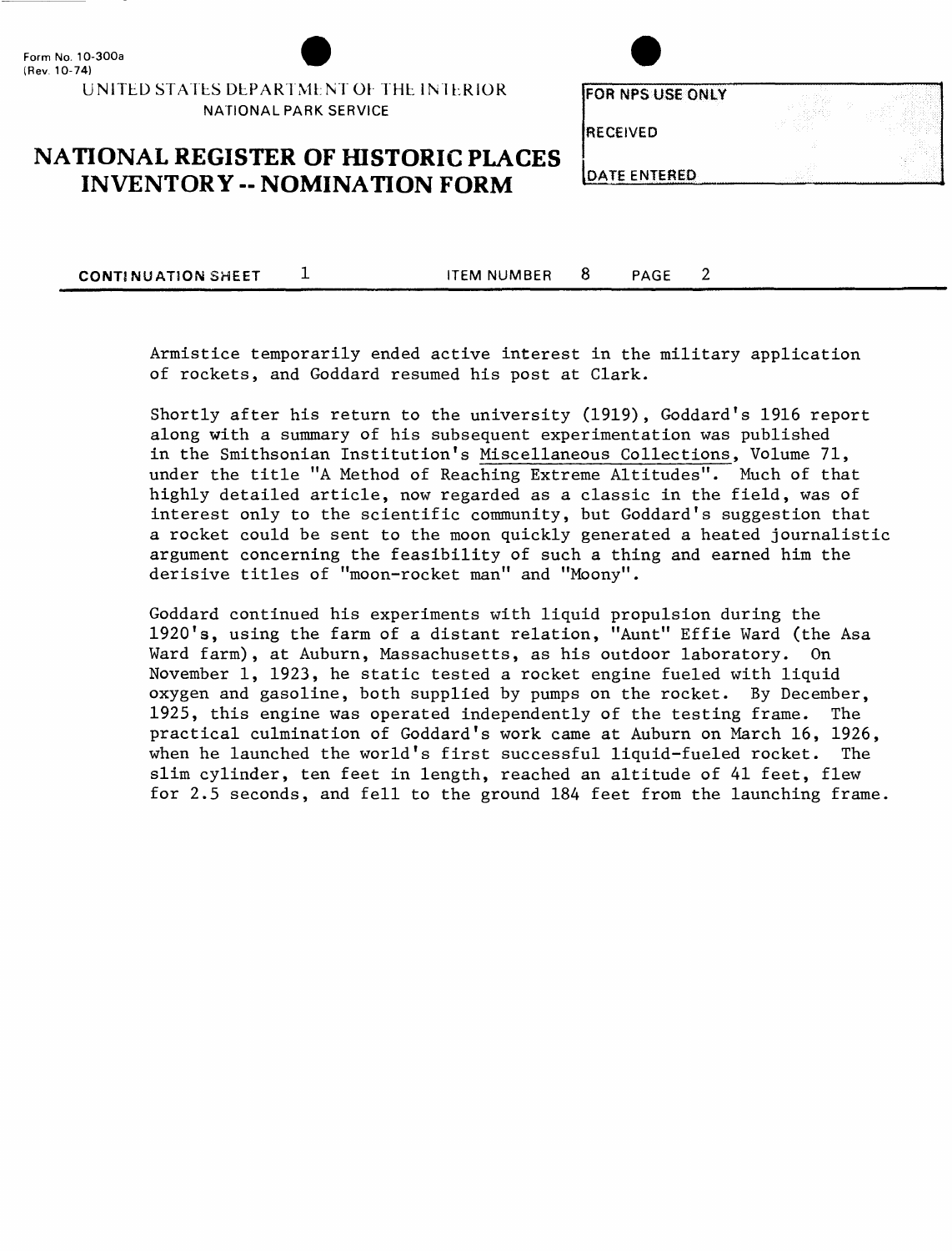#### UNITED STATES DEPARTMENT OF THE IN IERIOR NATIONAL PARK SERVICE

| FOR NPS USE ONLY    | vär. |  |
|---------------------|------|--|
| ŵ                   |      |  |
| <b>RECEIVED</b>     |      |  |
|                     |      |  |
| <b>DATE ENTERED</b> |      |  |

## **NATIONAL REGISTER OF HISTORIC PLACES INVENTORY - NOMINATION FORM**

**CONTINUATION SHEET** 2 ITEM NUMBER 8 PAGE

3

Goddard's final launch from the Auburn site, on July 17, 1929, was also an historic first. The eleven-foot rocket carried an instrumented payload--an aneroid baromemter, thermometer, and a camera triggered when the parachute opened; all three operated successfully and were recovered. This launch generated widespread publicity. The roaring rocket was heard throughout the town and some observers who thought it an airplane in flames called out ambulances. The wire services quickly spread the report that Dr. Goddard's moon rocket had exploded violently. Despite its negative nature, the publicity proved valuable since it brought Goddard to the attention of Charles A. Lindbergh, who was later instrumental in enlisting substantial support from the Guggenheim Foundation for the scientist's research.

Another small grant from the Smithsonian enabled Goddard to move his laboratory to Roswell, New Mexico, where on December 30, 1930, a rocket eleven feet in length achieved an altitude of 2,000 feet and a speed of 500 miles per hour. A little over four years later, on March 28, 1935, Goddard sent up at Roswell the first rocket equipped with a gyroscope, which rose to 4,800 feet and traveled a horizontal distance of 13,000 feet. Progress on his work was described in "Liquid Propellant Rocket Development", published by the Smithsonian in 1936.

During the late 1930's, Goddard again tried to interest the War Department in the military utility of his rockets, but with no tangible results. However, in 1941 the Navy became interested in jet-assisted take-off and rocket bombs and enlisted his services at the Naval Experiment Station, Annapolis. In addition, Dr. Clarence N. Hickman, who had been one of Goddard's assistants at Clark (1918), provided continuity on the development of the World War II bazooka. But it was not until 1943 and the appearance of the German V-2 missile, the technical details of which Goddard had largely anticipated (including gyroscopic control, steering by means of vanes in the jet stream of the engine, gimbal-steering, and power-driven fuel pumps), that the significance of his contribution to rocketry was fully recognized and his work seriously studied by American scientists. Goddard continued his work at the Naval Experiment Station until his death, following a throat operation, on August 10, 1945.

In 1929-31, the Ward farm, site of Goddard's original outdoor laboratory, was converted to the Pakachoag Golf Course. A commercial rather than a private course, it is still owned and operated by members of the Ward family. The rocket flight of March, 1926, is commemorated by two markers, one on the site of the launch and another about 1,000 feet to the northwest at the